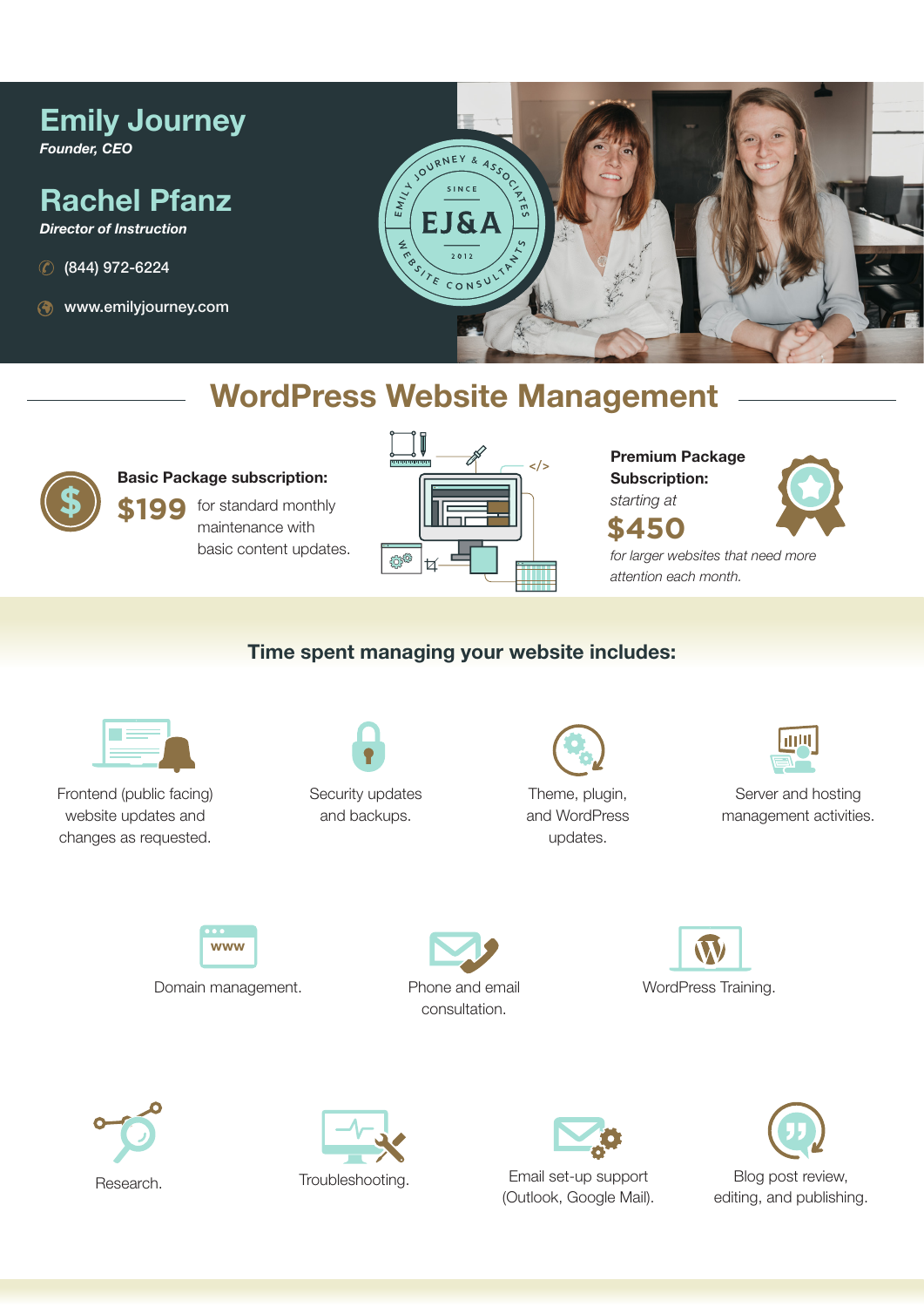

### Basic Package

Great for companies that need standard monthly maintenance with basic content updates.

Monthly Subscription

\$199/mo

Up to 90 minutes of support each month

Reduced hourly rate of \$150 for projects needing more time

Proactive approach to website maintenance

Dedicated Website Manager

#### Premium Package

Ideal for companies that want more content editing and advanced consultation throughout each month.

Monthly Subscription

## \$450/mo

Up to 4 hours of support each month

Reduced hourly rate of \$150 for projects needing more time

Proactive approach to website maintenance

Dedicated Website Manager

**Hourly** 

For the company that needs our help with short-term projects–large or small.

3-hour Minimum

## \$200/hour

Use our services as needed

**Troubleshooting** 

Hourly Consulting

Crisis Management

#### The following services are not included and are offered with a separate pricing quote as requested.





**پ**.

Extensive copywriting services  $\begin{array}{r} \vdots \\ \end{array}$  Social Media Management  $\begin{array}{r} \vdots \\ \end{array}$  Domain name transfer



Graphic design services  $\vdots$  SSL certificate installation  $\vdots$  Website migration





Ò



www.**emilyjourney**.com